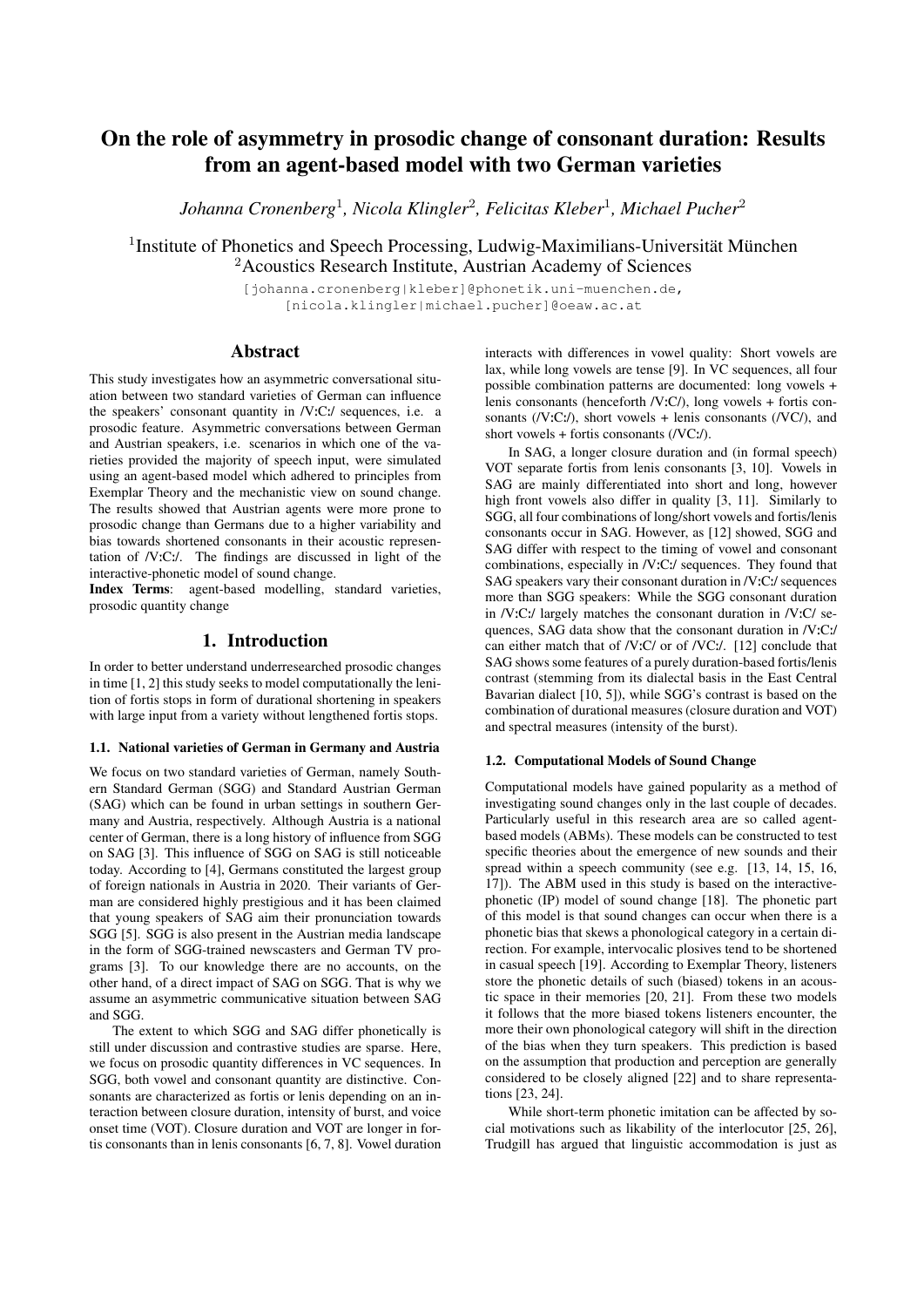mechanistic as many other human behaviors in interactions [27] and is not used to satisfy e.g. the need for a common identity [28, 29]. So whereas a phonetic bias can trigger the development of a new variant, interactions between speakers are needed to propagate it (hence the 'I' in IP model).

The aim of the current study is to investigate the impact of asymmetric conversational situations on the spread and outcome of a change in consonant quantity by means of an IPinspired ABM. The asymmetry exists in the amount of speech input that a certain group of listeners receives from speakers of another group. Such an asymmetric situation can be assumed between SGG and SAG, as described above, and allows us to test – for the first time – whether or not a change can come about without a pronounced bias towards a highly dominant language.

#### 1.3. Aims and Hypotheses

The aim of this study was to investigate the influence of the asymmetric communicative situation between the two national varieties of German on their closure duration in /V:C:/ sequences. For this purpose, the ABM first presented by [30] was adapted such that it can simulate changes that might occur as a result of the prevalence of one of the two varieties. In general, it is expected that one variety becomes more like the other when the majority of speech input is provided by the latter. We specifically hypothesize that German agents should be more resistant to changes in closure duration given their reduced variability therein. SAG, on the other hand, shows a much broader distribution of the closure duration in /V:C:/ with a bias towards those of SGG, making this group's data more prone to change. Although this bias is most pronounced in younger Austrians we will in this paper for reasons of simplification pool both age groups and focus solely on convergence between SAG and SGG speakers.

## 2. Method

#### 2.1. Participants and Material

The complete corpus consisted of 38 speakers, divided into two regional and two age groups. Younger speakers were well below the age of 45, older speakers above. The Austrian speakers were all born and grew up in Vienna, while the German speakers came from the area of Munich. Since there were only 18 speakers in the German group (6 older, 12 younger) compared to 20 Austrian speakers (9 older, 11 younger), the two Austrian speakers with the least acoustic material available were removed from the corpus to balance the regional groups. The material consisted of two word types with a long vowel and a fortis consonant in medial position: *Haken* /ha:kn / 'hook' and " Bieter /bi:te/ 'bidder'. The tokens were presented in carrier sentences with three syllables preceding, and at least one syllable following the target word. Every word was recorded five times per speaker.

#### 2.2. Acoustic Data

The data was segmented using WebMAUS [31] and was manually corrected. The closure duration was measured from the offset of the vowel (as indicated by the visible glottal pulses) to the beginning of the burst. Only orally released tokens (i.e. where VOT was present) were included in the analysis, amounting to a total of 331 tokens across 36 speakers and two word types.

The extracted closure duration was normalized by dividing it by the corresponding word duration in order to account for possible age-dependent speech rate effects. The resulting distributions can be seen in Fig. 1 for the two age and regional groups. While there is hardly any difference between younger and older German speakers, younger Austrian speakers tend towards a shorter, more SGG-like closure duration. Older Austrian speakers, on the other hand, are more conservative in that they produce longer closures. It is visible, however, that the distribution for the older speakers is skewed towards shorter closures, i.e. there is most likely a phonetic bias that causes older Austrian speakers to sometimes produce /V:C:/ words with a shortened, i.e. lenited consonant.



Figure 1: *Normalized closure duration for older (solid) and younger (dashed) Austrian and German speakers.*

#### 2.3. Agent-Based Model

The ABM used in this study is an extension of  $[30]$ .<sup>1</sup> In this model, speakers are represented by computational agents which are equipped with memories for storing as well as rules for producing and perceiving acoustic tokens. In the following simulations there are hence 18 Austrian and 18 German agents who exchange tokens of *Bieter* and *Haken*. A token consists first and foremost of phonetic information, namely the normalized closure duration, but it is also associated to a word type and a phonemic class. The latter is broadly defined as /V:C:/ for all tokens, given that both word types in this dataset are phonologically described as having a long vowel and fortis consonant (in contrast to the other possible combinations of long/short vowels and fortis/lenis consonants).

Every simulation presented here consists of 50,000 interactions. An interaction begins with the choice of an agent-speaker and an agent-listener. This choice can be influenced by means of a newly implemented option that defines the probabilities for all four combinations of group-wise interactions as demonstrated in Table 1. In this example, there is a 45% probability of an interaction between two German agents, a 5% probability of an interaction between an Austrian agent-speaker and a German agent-listener, and so forth. Overall, there is therefore a 90% (10%) probability that the agent-speaker is German (Austrian) in this example. Having determined the groups of the two agents in an interaction, the specific agents are chosen randomly from their regional groups.

We decided for this convenient parameterisation that explicitly provides the four joint probabilities  $P(SPK, LIST)$ where  $SPK, LIST \in \{A$ ustrian, German $\}$ . The joint probability could also be parameterized by the three probabilities  $P1 = P(SPK =$  Austrian) where  $P(SPK =$  German) =  $1 - P1$ ,  $P2 = P(LIST =$  Austrian |  $SPK =$  Austrian)

<sup>&</sup>lt;sup>1</sup>The code basis is available at https://github.com/ IPS-LMU/ABM.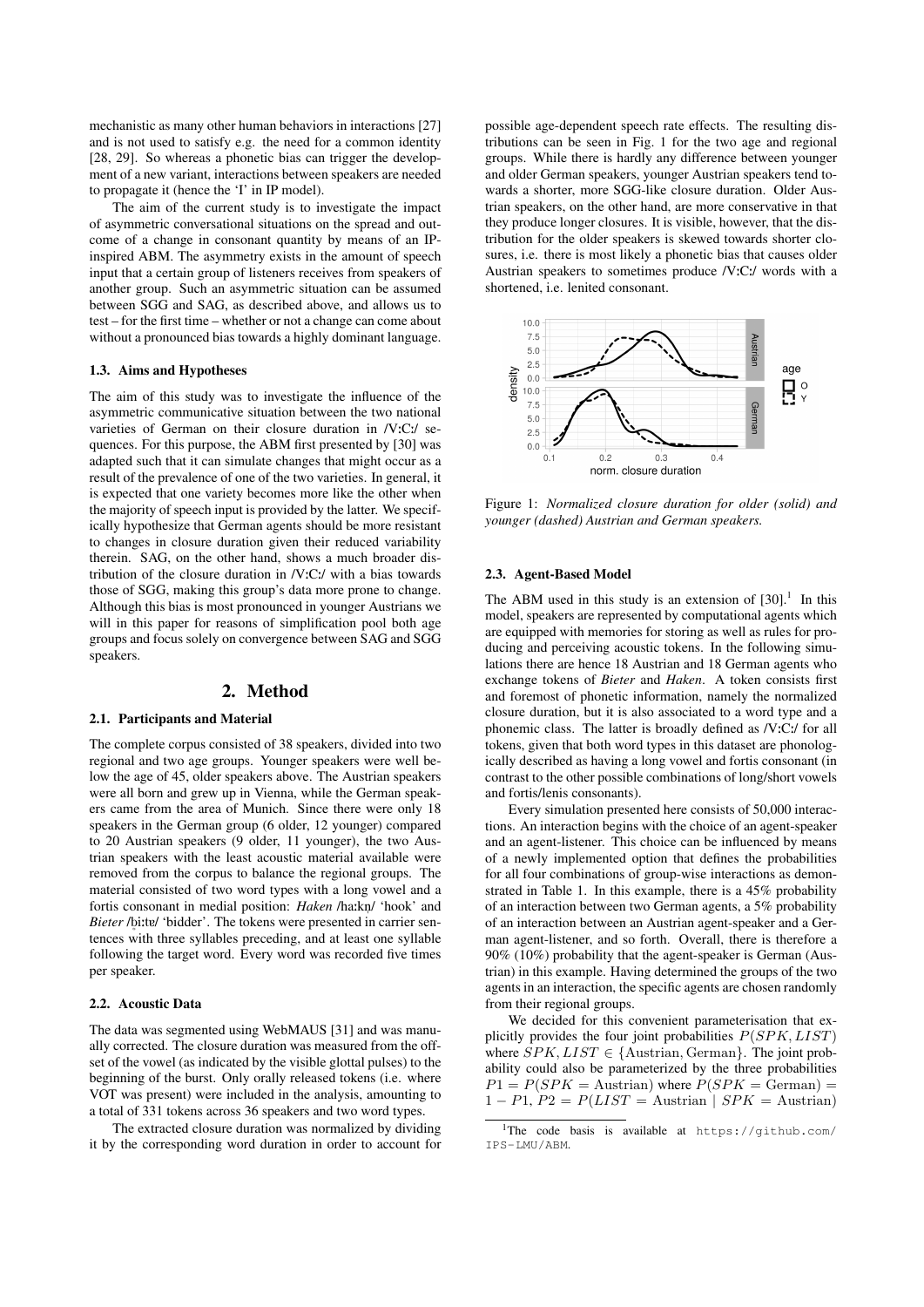Table 1: *Example for probabilities of group-wise interactions.*

| speaker group | listener group | probability |
|---------------|----------------|-------------|
| German        | German         | 0.45        |
| Austrian      | German         | 0.05        |
| German        | Austrian       | 0.45        |
| Austrian      | Austrian       | 0.05        |

where  $P(LIST = German | SPK = Austrian) = 1 - P2$ , and  $P3 = P(LIST = German | SPK = German)$  where  $P(LIST =$ Austrian |  $SPK =$ German) = 1 – P3.  $P(SPK)$  is the probability that input was produced by a certain speaker group, and  $P(LIST | SPK)$  is the conditional probability that the listener comes from a certain group given that the speaker comes from some group. The first probability can be estimated by the size of the speaker group, the conditional probability by the probability of contact between two groups. For the example in Table 1 the probabilities are  $P1 = 0.1, P2 = 0.5, P3 = 0.5.$ 

The agent-speaker randomly chooses a word type, builds a Gaussian model over the closure durations of all tokens associated with that word, and finally samples a new duration value from the Gaussian model. This value, together with the word type and phonemic label, are transmitted to the agent-listener. The agent-listener's task is to decide whether or not to memorise the transmitted token. This decision is not based on word recognition, i.e. it is assumed that the word type is correctly recognized. The token is incorporated into the agent-listener's memory if its probability of belonging to the listener's corresponding phonemic class is higher than or equal to 95% according to the token's Mahalanobis distance to the phonemic class. In order to stabilize the agents' memory size, the agent-listener 'forgets' (removes from memory) a random token. We took two measures in order to control and check the robustness of the following simulations. First, every simulation was repeated five times so as to exclude the possibility that any result came about by chance. Second, artefacts due to data scarcity (there are at most five tokens per word and speaker) are prevented by enlarging the agents' memories by a factor of ten by applying SMOTE prior to the simulation [32].

Four scenarios were constructed for which the probability of one regional group providing the agent-speaker in an interaction was varied in 10%-steps between 60% and 90%. Table 1, for instance, contains the settings for the scenario in which there is a 90% probability of having agent-speakers from the German group. That means that approx. 90% of all input to any agentlistener comes from German agent-speakers and only approx. 10% of input comes from Austrian agent-speakers in this scenario. In the following simulations there is, therefore, an asymmetry regarding the amount of input that agent-listeners receive from the two national varieties. There was an additional control simulation in which the agents only conversed with agents from their own regional group. This simulation should yield only marginal and random changes.

# 3. Results

Fig. 2 shows the results of a simulation in which the agents conversed only with agents from their own regional group, i.e. there was no contact between Austrian and German agents. There are five (almost indistinguishable) lines per panel, one for each repetition of this simulation. The plot shows that there was no change in the closure duration of Austrian agents over 50,000 interactions. The slight reduction in closure duration for Ger-

man agents was marginal. These results are very robust across repetitions.



Figure 2: *Normalized closure duration over simulation time, aggregated by the regional groups.*

Fig. 3 summarizes the results for the remaining eight simulations: the four asymmetry scenarios with majority input from German agents in the top and the other four scenarios in the bottom row. The specific probability of input is indicated by the color-coding and there is again one line for each of the five repetitions per scenario. Just like Fig. 2, Fig. 3 shows the normalized closure duration over the number of interactions aggregated by regional group. The first observation is that Austrian agents always adapted their closure duration to German agents when the majority of input came from German agents (top row). The amount of input did not make a difference with regard to the outcome of the simulation. In these scenarios, German agents changed their acoustic representation of /V:C:/ words only marginally: the more German input there was, the more they decreased their closure duration.



Figure 3: *Normalized closure duration over simulation time, aggregated by the regional groups (columns) and the asymmetry scenario (rows and colors). Top (bottom) row: majority of interactions had German (Austrian) agent-speakers.*

When Austrian agents provided the majority of input (bottom row), on the other hand, the amount of input influenced the outcome of the simulated sound change: At 90% Austrian input, German agents clearly adopted a longer closure duration (but they never reached SAG-like values), while Austrian agents did not change. With decreasing amount of input from Austrian agents, there was less change from German towards Austrian agents and more change vice versa. When there was 60% Austrian input (and, hence, 40% German input), there was more change from Austrian in the direction of German closure durations than the other way around. These results are again very robust across repetitions.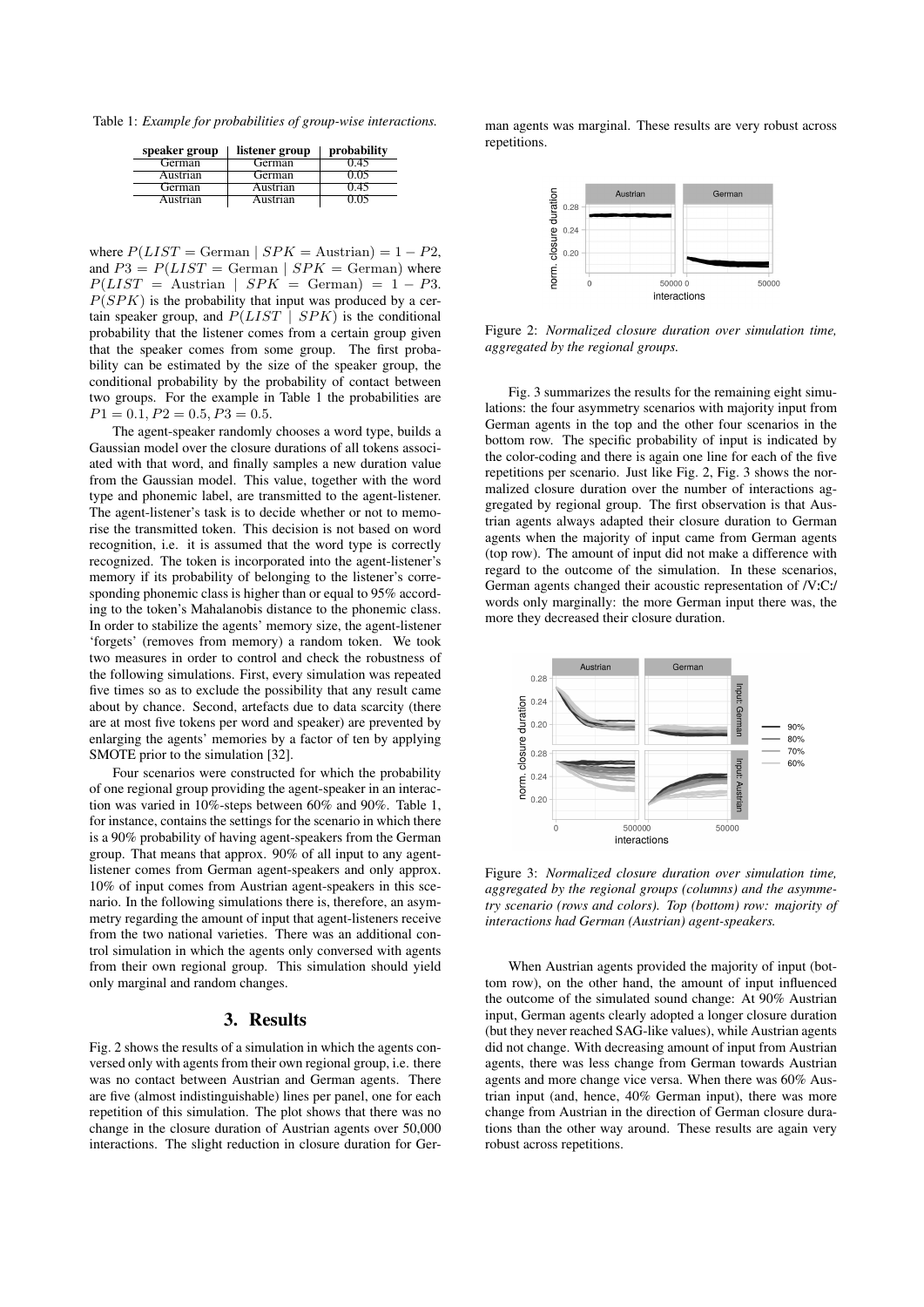# 4. Discussion

Several insights arise from this study: (1) prosodic quantity changes in this ABM come about as a result of interactions between heterogeneous speakers some of which have a more innovative variant of the observed phoneme than others; (2) the higher variability in the acoustic data of Austrian speakers due to a phonetic bias towards shortened consonants makes them less resistant to this particular prosodic change compared to German speakers even when SAG is the dominant input variety; (3) considerable lengthening in the SGG group only emerges when Austrian agents provided 90% of all input and even then German agents never completely adapted to Austrian closure duration. The last two findings are insofar of interest as they further support the importance of a phonetic bias in change as predicted by the IP-model [18], while also showing that asymmetric input can nonetheless cause change in an initially nonbiased distribution (if only to a lesser extent, as the lengthening in SGG agents suggests), underlining the significance of input and interaction in change.



Figure 4: *Rejection rate, computed as*  $1 - \frac{nr}{nr}$  *excepted tokens, of German agents over 50,000 interactions for the simulation with 90% Austrian input.*

The individual German data in Fig. 4 shows that six SGG agents hardly ever (SD<sub>-0001</sub>|06|15|20) or only rarely after approx. 25k interactions (SD 0007|08) accepted any perceived tokens when the SAG input was high. These six agents, who were most resistant to change towards the SAG pronunciation, represented the German speakers who most shortened their consonants, as shown in Fig. 5. On the other hand, only two older Austrian agents (WS<sub>-0016</sub>|17), with some of the longest closure duration (see Fig. 5), rejected perceived tokens when the SGG input was high. These eight agents' relatively marginal and narrow distributions of closure duration explain why the corresponding agents rejected most perceived tokens: according to the applied memorisation criterion, i.e. Mahalanobis distance with a threshold of 95% probability, any token perceived by these agents had to be very close to their other tokens in the acoustic space, compared to agent-listeners who had a wider distribution of values.

The overall result from this study is that a prevalent variety can attract speakers from another variety towards their pronunciation norms under certain circumstances. A phonetic bias in the non-prevalent variety can facilitate the linguistic accommodation. The two national varieties of German provided the ideal state of imbalance needed to simulate such a conversational asymmetry: (1) SGG is much more present in the lives of SAG speakers than vice versa; (2) Austrian speakers showed a greater skew towards the German distribution in the input data than vice versa. Using these data, the ABM was capable of

simulating both shortening and lengthening of consonants, depending on the direction of the asymmetry. The exact outcome, however, also depended on the resistance to change in individual agents whose production of /V:C:/ sequences was rather extreme. Since there were more Austrian speakers biased towards shortened consonants than there were German agents biased towards longer ones, the accommodation from Austrians towards the prosodic patterns of Germans was stronger than vice versa. The finding of an asymmetric shift towards one speaker group due to speaker interaction is in line with an observed, although reversed asymmetry in short-term imitation between dialect speakers of Bavarian from Germany and Austria [33]. By showing a distribution-dependent shift towards German the present study suggests that the reversed asymmetry in [33] may have come about due to a stronger phonetic bias (in this case in the spectral domain) in German Bavarian speakers towards patterns found in Austrian Bavarian.



Figure 5: *Normalized closure duration for the speakers that were most resistant to change in the ABM as well as for all German and all Austrian agents.*

More generally and despite a tendency towards a greater skew towards the German distribution in younger SAG speakers we do not claim here that there is a prosodic quantity change in progress whereby SAG speakers adapt to the SGG-typical closure duration and lose the quantity distinction in consonants. The ABM used in this study necessarily abstracts from reality, e.g. it does not take into account the social dynamics that may exist between SAG and SGG speakers. It has, for instance, been reported anecdotally that there is a pull from the Viennese dialect on SAG. Future studies may examine the behavior of SGG and SAG agents when they interact with agents who represent speakers of the Viennese dialect.

## 5. Acknowledgements

This research was supported by European Research Council Grant No. 742289 "Human interaction and the evolution of spoken accent" (2017–2022) awarded to Jonathan Harrington and by a joint DFG-FWF funded project "Vowel and consonant quantity in Southern German varieties" (2019-2022) awarded to Felicitas Kleber (Grant No. KL 2697/1-2) and Michael Pucher (Grant No. I2539-G23). We also thank Markus Jochim who has contributed in earlier stages of this paper.